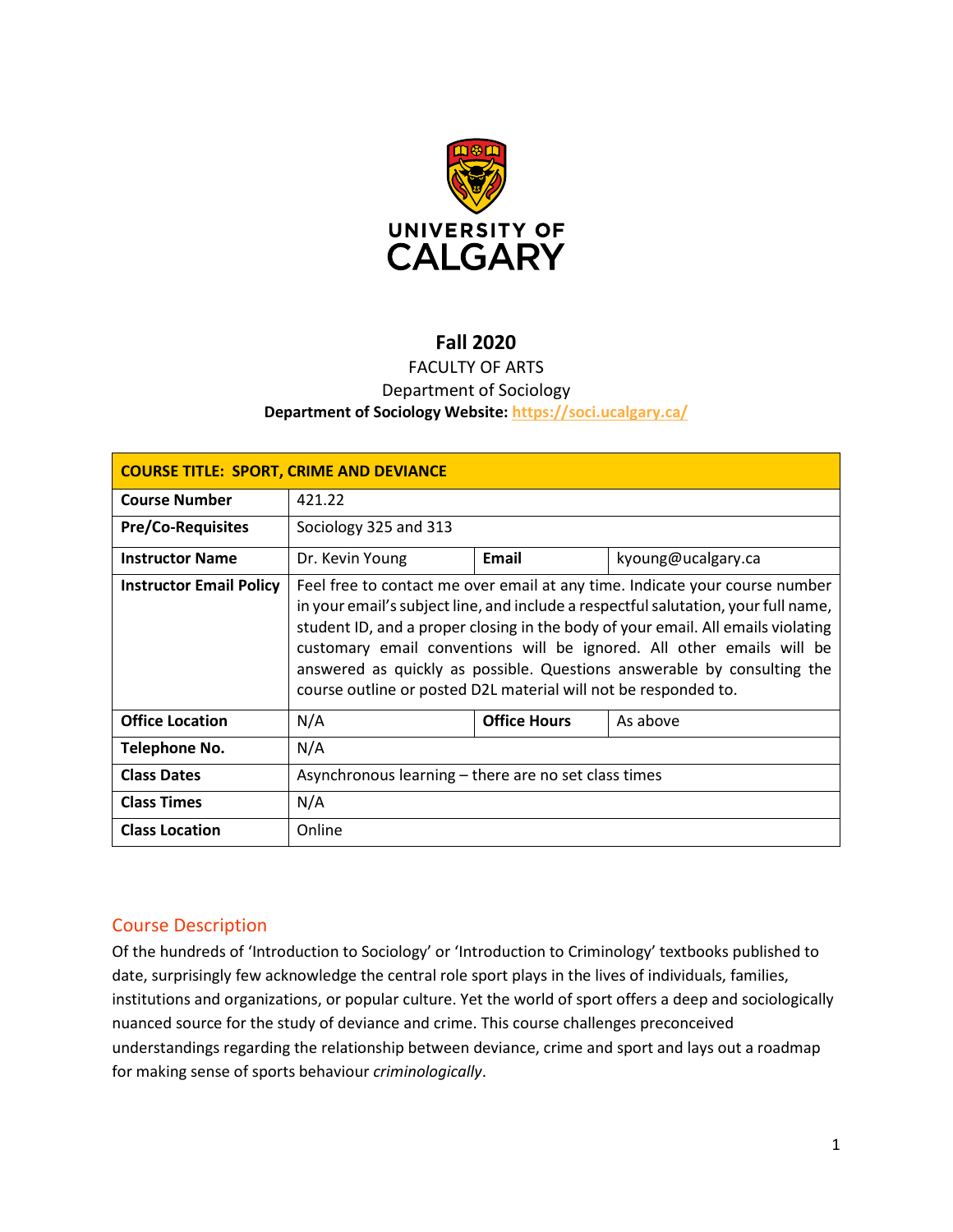# Course Objectives/Learning Outcomes

The main objective of this course – aimed principally at theoretically inclined sociology students – is to identify how the subdisciplines of the sociology of sport and criminology may overlap to enhance understanding of social identities, social processes and social structures. Emphasizing a sociological imagination at every turn, the central teaching and learning goals for students are to:

- Become familiar with how deviance in sport is culturally constructed and ideologically framed in dynamic and interactive contexts.
- Understand the pathways certain athletes and sports personnel follow in 'becoming deviant' and how they learn to associate those behaviours with their core identities.
- Recognize the social responses to deviant sports behaviours, including the role of the law and the media in disseminating messages and meanings about the behaviour in question.
- Critically understand all of this using sociological theory.

## Course Format

Please note the following four issues:

- 1. This course will be delivered online asynchronously. This means that there will be no in-person meetings with the professor, nor any pre-arranged meetings via Zoom online. However, as mentioned above, students may contact the instructor whenever they like to discuss course issues, including assignments, and it is the instructor's commitment to respond in a thorough and timely fashion.
- 2. Narrated power point slides will be posted on D2L at the start of each week throughout the semester following the schedule outlined below. These power point slides will be accompanied by equally regular explanations regarding their purpose and content, as well as their potential application to student assignments.
- 3. The course D2L site is the 'engine room' of this course, and it is imperative that students engage with it regularly to keep pace with content, sequence and purpose.
- 4. Between the course outline and posted D2L materials, course content and direction will be regular and thorough. However, in addition, any issues that need clarifying will be posted on the 'front page' of our D2L site as *News* or *Student Questions*.

## Learning Resources

One book is required for this course:

Michael Atkinson and Kevin Young (2008). *Deviance and Social Control in Sport*. Champaign, IL: Human Kinetics.

## Learning Technologies and Requirements

Again, there is a D2L site for this course which contains all relevant class resources and materials (other than course books).

## Schedule of Lectures and Readings

As an asynchronous course, the usual set times and dates for any given class do not apply. However, there is a sequence of class material that closely mirrors the content of the required text.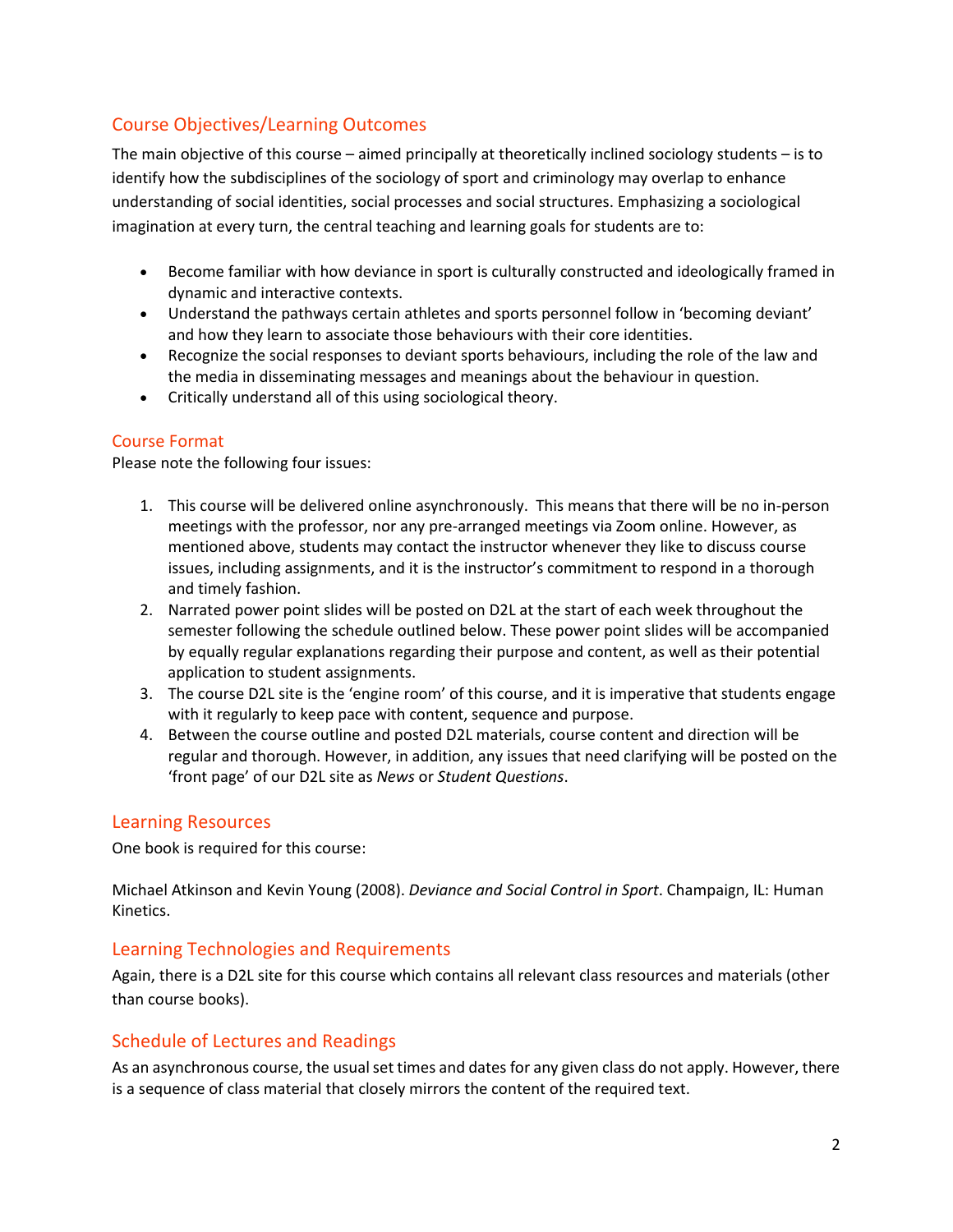| <b>WEEK</b>    | <b>SUBJECT</b>                                                                                           | <b>READING</b>        |  |
|----------------|----------------------------------------------------------------------------------------------------------|-----------------------|--|
| Tues. Sept. 8  | <b>FALL SESSION CLASSES BEGIN</b><br>Introduction to the course: objectives, topics, assignments, format |                       |  |
| Tues. Sept. 15 | A Sociology of Deviancy Theory                                                                           | D2L Content           |  |
| Tues. Sept. 22 | A Sociology of Deviancy Theory                                                                           | D2L Content           |  |
| Tues. Sept. 29 | The Normal and the Pathological in Sport                                                                 | Chap. 1 + D2L Content |  |
| Tues. Oct. 6   | Sport, Deviancy Theory, and Sociological Research                                                        | Chap. 2 + D2L Content |  |
| Tues. Oct. 13  | A Critical Criminology of Sport                                                                          | Chap. 9 + D2L Content |  |
| Tues. Oct. 20  | Youth Tribes in Sport<br><b>Essay 1 due (50%)</b>                                                        | Chap. 3 + D2L Content |  |
| Tues. Oct. 27  | Animal Violence in Sport                                                                                 | Chap. 4 + D2L Content |  |
| Tues. Nov. 3   | <b>Body Pathologies in Sport</b>                                                                         | Chap. 5 + D2L Content |  |
| Tues. Nov. 10  | <b>Fall Break</b>                                                                                        |                       |  |
| Tues. Nov. 17  | <b>Illness Narratives in Sport</b>                                                                       | Chap. 6 + D2L Content |  |
| Tues. Nov. 24  | Criminal Violence in Sport                                                                               | Chap. 7 + D2L Content |  |
| Tues. Dec. 1   | Terror and Security in Sport                                                                             | Chap. 8 + D2L Content |  |
| Tues. Dec. 8   | Hazing in Sport/Sport, Social Development & Peace<br><b>Essay 2 due (50%)</b>                            | <b>D2L Content</b>    |  |
| Wed, Dec. 9    | <b>FALL SESSION CLASSES FND</b>                                                                          |                       |  |

## Methods of Assessment and Grading Weights

Two essay assignments, dividing the course into two roughly equal halves, have been scheduled. The first, theoretical in nature, sets the context for the second, more applied and interpretive in nature. Detailed instructions including the essay questions and specific style requirements will be posted on D2L.

The respective dates, values and submission circumstances of Essays 1 and 2 are as follows:

- 1. Essay 1 Tuesday October 20, 2020 (50%) -- Submitted via email by Noon.
- 2. Essay 2 Tuesday December 8, 2020 (50%) -- Submitted via email by Noon.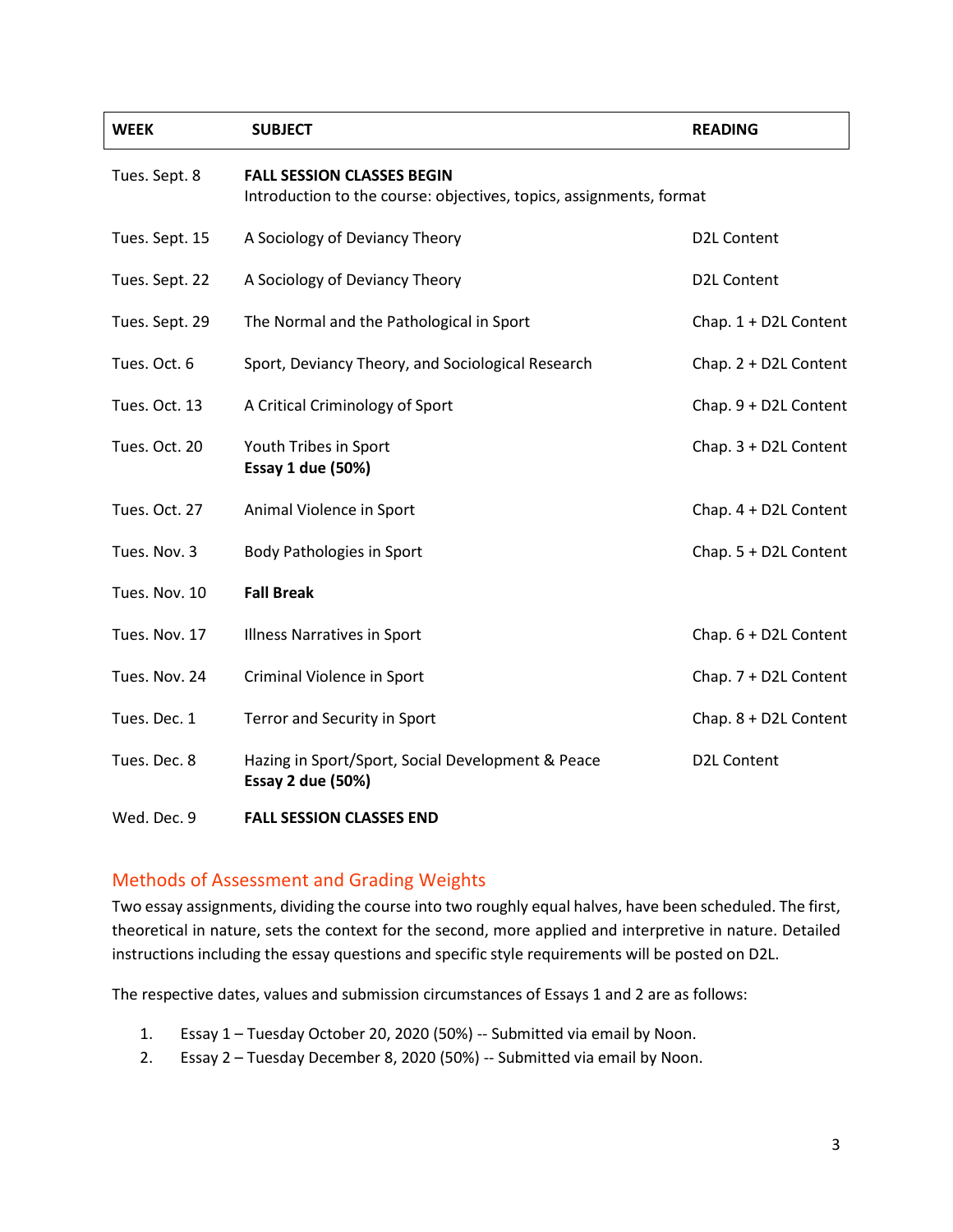In the case of both written submissions, late penalties of 10% per day will apply. It is the responsibility of students, not the professor, to keep a copy of submitted work.

## Final Exam Information

There is no Final Examination for this course.

## Grading Scale

Letter grades will be assigned and submitted to the registrar based on the following scale:

| Grade        | Percent range | <b>Grade Point Value</b> | <b>Description</b>                       |
|--------------|---------------|--------------------------|------------------------------------------|
| $A+$         | 95%           | 4.0                      | Outstanding performance                  |
| A            | 85-94%        | 4.0                      | Excellent-superior performance           |
| А-           | 80-84%        | 3.7                      |                                          |
| $B+$         | 77-79%        | 3.3                      |                                          |
| B            | 74-76%        | 3.0                      | Good - clearly above average performance |
| <b>B-</b>    | 70-73%        | 2.7                      |                                          |
| $C+$         | 67-69%        | 2.3                      |                                          |
| $\mathsf{C}$ | 64-66%        | 2.0                      | Satisfactory - basic understanding       |
| $c-$         | 60-63%        | 1.7                      |                                          |
| D+           | 55-59%        | 1.3                      |                                          |
| D            | 50-54%        | 1.0                      | Minimal pass - marginal performance      |
| F            | <49%          | 0                        | Unsatisfactory performance               |

Letter grades assigned at the conclusion of the course will be determined by this overall grading schema that will be applied in precisely the same way to everyone. Grade 'cut-offs' will be honoured in every case, including those where students miss the next letter grade by 0.1%. This is non-negotiable and, in the interests of fairness to everyone, no exceptions will be made.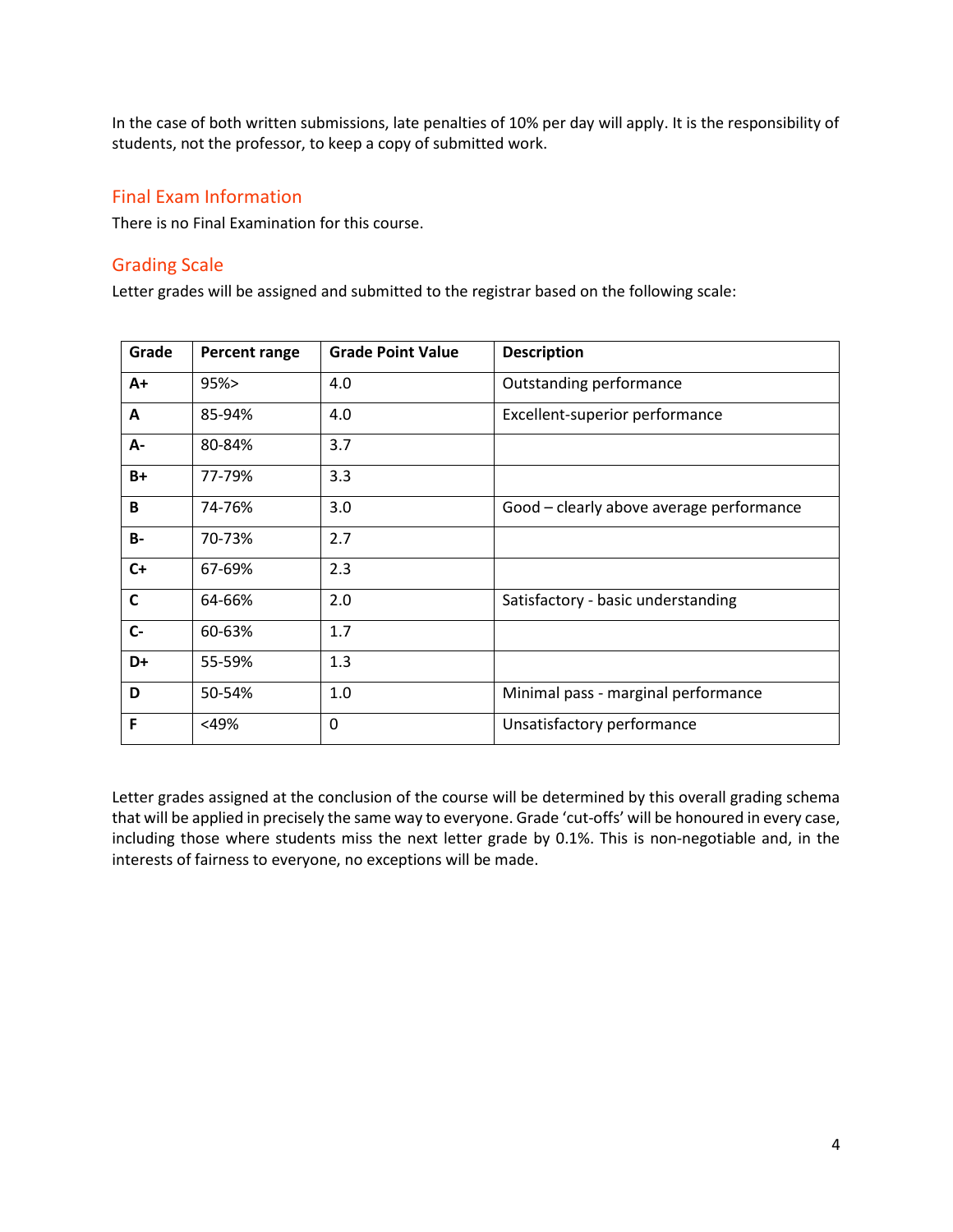#### Passing Grades

It is not required that students record a passing grade on any one assignment in order to pass the course overall.

## Absences and Deferrals

Students who miss exams should inform the instructor as soon as possible. If the reason provided for the absence is acceptable, the instructor will add the weight of a missed grade may to the following (or a previous) test.

**Deferred Final Exam Form:** Please note that requests to defer a Registrar scheduled final exam are dealt with through the Registrar's Office. Further information can be found at: <https://www.ucalgary.ca/registrar/exams/deferred-exams>

**Deferred Term Work Form:** Deferral of term work past the end of a term requires a form to be filled out by the student and submitted, along with any supporting documentation, to the instructor. The form is available at:

<https://live-ucalgary.ucalgary.ca/sites/default/files/teams/14/deferral-of-term-work-2020.pdf> Once an extension date has been agreed between instructor and student, the instructor will email the form to the Faculty of Arts Program Information Centre (ascarts@ucalgary.ca) for approval by the Associate Dean.

## Grade Reappraisal

Within two weeks of the date the exam/assignment is returned, students seeking reappraisal of examinations or assignments must submit a written response to the instructor explaining the basis for reconsideration of one's mark. The instructor will reconsider the grade assigned and will then book a time with the student to discuss his or her work and rationale. It should be noted that a reassessed grade may be raised, lowered, or remain the same.

## Handing in Papers, Assignments

- 1. The main Sociology Department office does not deal with any course-related matters. Please speak directly to your instructor.
- 2. **Protection of Privacy:** The Freedom of Information and Protection of Privacy (FOIPP) legislation does not allow students to retrieve any course material from public places. Anything that requires handing back will be returned directly during class or office hours. If students are unable to pick up their assignments from the instructor, they can provide the instructor with a stamped, self-addressed envelope to be used for the return of the assignment. Private information related to the individual student is treated with the utmost regard by the faculty at the University of Calgary
- 3. Final grades are not posted by the Sociology Department. They are only available online.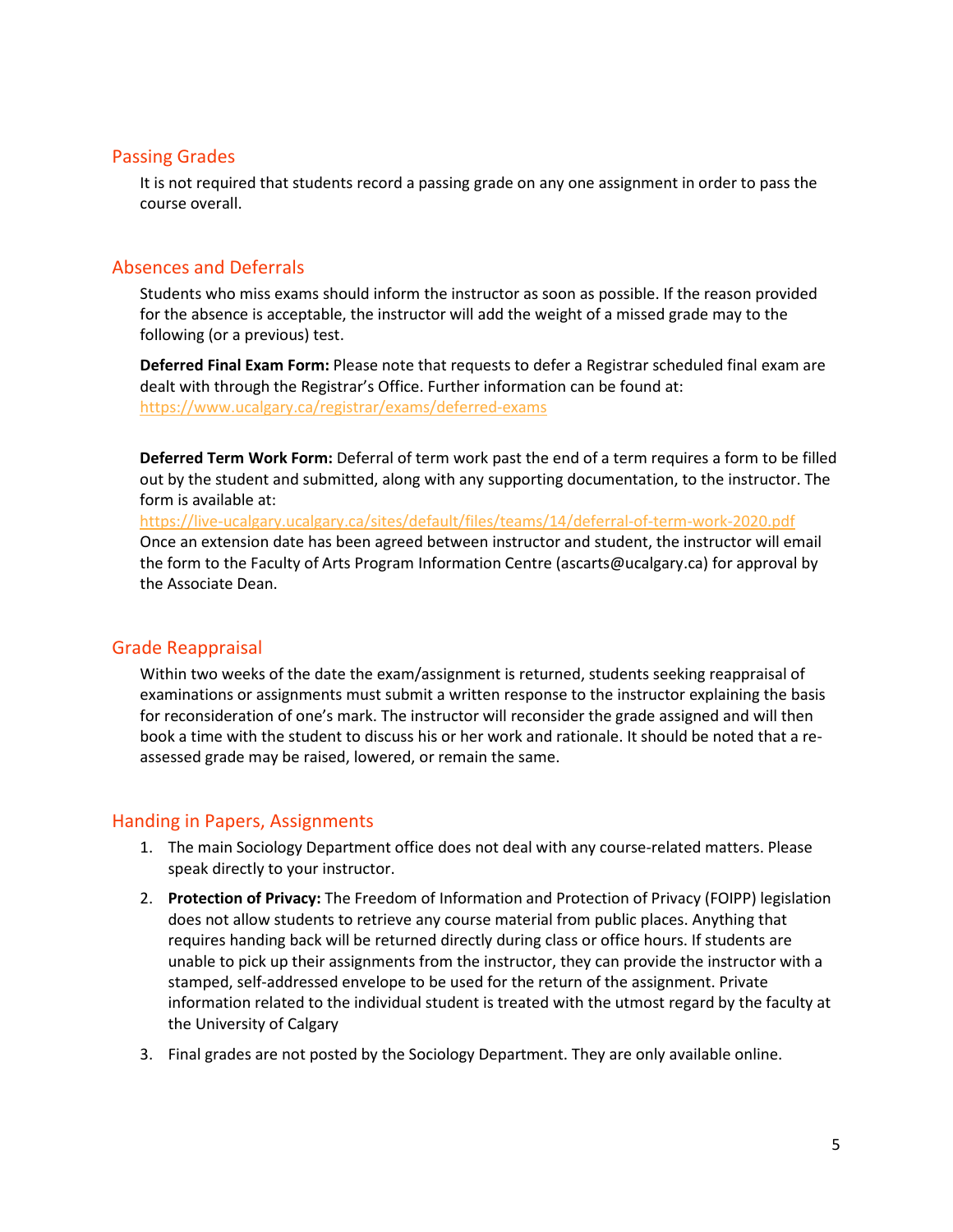#### Research Ethics

Students are advised that any research with human subjects – including any interviewing (even with friends and family), opinion polling, or unobtrusive observation – must have the approval of the Faculty Ethics Committee. In completing course requirements, students must not undertake any human subjects research without discussing their plans with the instructor, to determine if ethics approval is required.

## Copyright Legislation

All students are required to read the University of Calgary policy on Acceptable Use of Material Protected by Copyright [\(https://www.ucalgary.ca/policies/files/policies/acceptable-use-of-material](https://www.ucalgary.ca/policies/files/policies/acceptable-use-of-material-protected-by-copyright-policy.pdf)[protected-by-copyright-policy.pdf\)](https://www.ucalgary.ca/policies/files/policies/acceptable-use-of-material-protected-by-copyright-policy.pdf) and requirements of the Copyright Act [\(https://laws](https://laws-lois.justice.gc.ca/eng/acts/C-42/index.html)[lois.justice.gc.ca/eng/acts/C-42/index.html\)](https://laws-lois.justice.gc.ca/eng/acts/C-42/index.html) to ensure they are aware of the consequences of unauthorized sharing of course materials (including instructor notes, electronic versions of textbooks etc.). Students who use material protected by copyright in violation of this policy may be disciplined under the Non-Academic Misconduct Policy.

#### Instructor Intellectual Property

Course materials created by professor(s) (including course outlines, presentations and posted notes, labs, case studies, assignments and exams) remain the intellectual property of the professor(s). These materials may NOT be reproduced, redistributed or copied without the explicit consent of the professor. The posting of course materials to third party websites such as note-sharing sites without permission is prohibited. Sharing of extracts of these course materials with other students enrolled in the course at the same time may be allowed under fair dealing.

## Recording of Lectures

Note that the audio or video recording of lectures and taking screengrabs of PowerPoint slides during the lecture are not permitted without explicit authorization. The non-authorized media recording of lectures is inconsistent with the Code of Conduct and may result in discipline in accordance with the Student Non-Academic Misconduct Policy and Procedure. For more information click here: [https://www.ucalgary.ca/policies/files/policies/non-academic-misconduct](https://www.ucalgary.ca/policies/files/policies/non-academic-misconduct-policy.pdf)[policy.pdf.](https://www.ucalgary.ca/policies/files/policies/non-academic-misconduct-policy.pdf)

#### Sharing of Lecture Notes and Exam Questions

Note that publicly sharing lectures notes and exam questions on 3rd party sites such as OneClass, StudyBlue, Quizlet, Course Hero, etc. is not permitted. If you wish to use these helpful studying tools, make sure you adjust your privacy settings accordingly. Any violations are subject to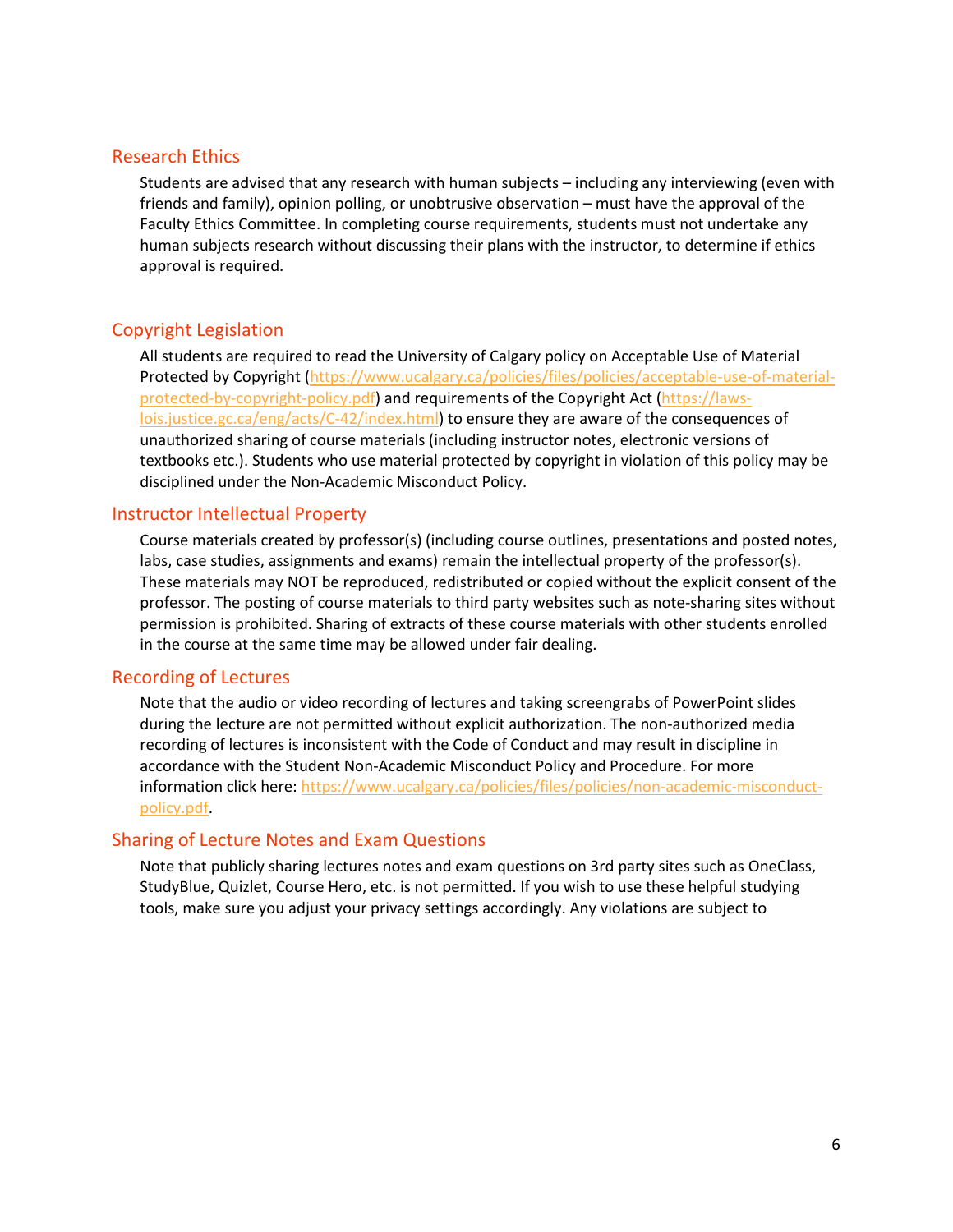investigation under the UofC Student Non-Academic Misconduct Policy. For more information, click here[:https://www.ucalgary.ca/policies/files/policies/non-academic-misconduct-policy.pdf.](https://www.ucalgary.ca/policies/files/policies/non-academic-misconduct-policy.pdf)

#### Academic Misconduct

Please refer to the website listed below for information on University of Calgary policies on Plagiarism/Cheating/Other Academic Misconduct: <http://www.ucalgary.ca/pubs/calendar/current/k.html>

#### Academic Accommodation

Students seeking an accommodation based on disability or medical concerns should contact Student Accessibility Services; SAS will process the request and issue letters of accommodation to instructors. For additional information on support services and accommodations for students with disabilities, visit www.ucalgary.ca/access/. Students who require an accommodation in relation to their coursework based on a protected ground other than disability should communicate this need in writing to their Instructor. The full policy on Student Accommodations is available at: <http://www.ucalgary.ca/policies/files/policies/student-accommodation-policy.pdf>

Students needing an Accommodation based on a Protected Ground other than Disability, should communicate this need, preferably in writing, to the course instructor.

## Libraries & Cultural Resources

To contact your librarian or find out about the resources and services available to sociology students go to the Sociology Library guide[: https://library.ucalgary.ca/guides/sociology](https://library.ucalgary.ca/guides/sociology)

To access the main Library website go to: [https://library.ucalgary.ca](https://library.ucalgary.ca/)

#### Wellness and Mental Health Resources

The University of Calgary recognizes the pivotal role that mental health plays in physical health, social connectedness and academic success, and aspires to create a caring and supportive campus community where individuals can freely talk about mental health and receive support when needed. We encourage you to explore the excellent mental health resources available throughout the university community, such as counselling, self-help resources, peer support or skills-building available through Student Wellness Services (Room 370 MacEwan Student Centre, [https://www.ucalgary.ca/wellness-services/services/mental-health-services\)](https://www.ucalgary.ca/wellness-services/services/mental-health-services) and the Campus Mental Health Strategy [\(http://www.ucalgary.ca/mentalhealth/\)](http://www.ucalgary.ca/mentalhealth/).

#### Student Success Centre

The Student Success Centre provides services and programs to ensure students can make the most of their time at the University of Calgary. Our advisors, learning support staff, and writing support staff assist students in enhancing their skills and achieving their academic goals. They provide tailored learning support and advising programs, as well as one-on-one services, free of charge to all undergraduate and graduate students. For more information visit: <https://www.ucalgary.ca/student-services/student-success>

#### Student Ombuds Office

The Student Ombuds Office supports and provides a safe, neutral space for students. For more information, please visit www.ucalgary.ca/ombuds/ or email **ombuds@ucalgary.ca**.